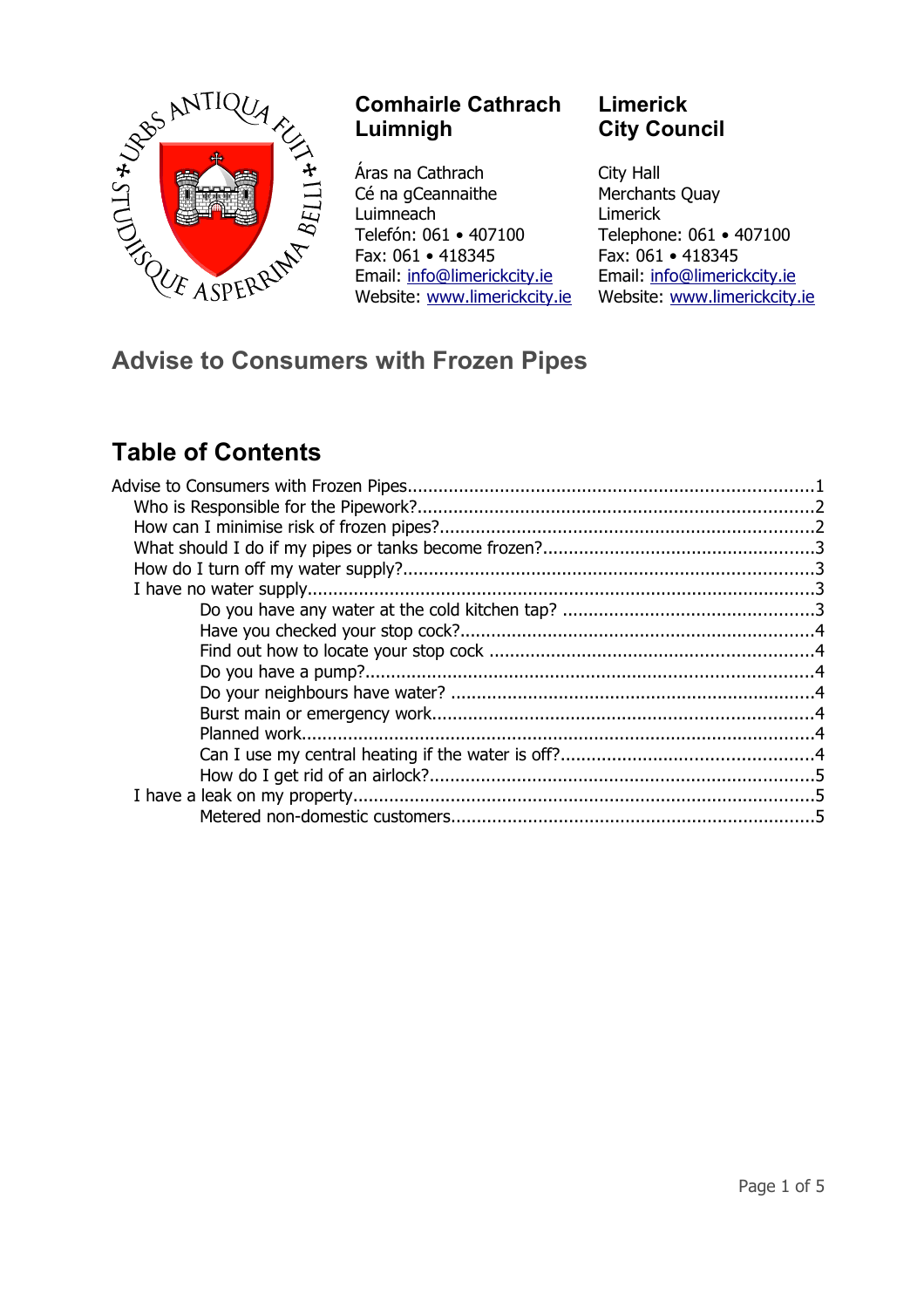## **Who is Responsible for the Pipework?**





# **How can I minimise risk of frozen pipes?**

Although damage to pipes occurs when they freeze, the burst only becomes apparent when the pipe starts to thaw. This burst can lead to flooding. The damage caused by flooding in the home or workplace can cost thousands of euro to put right, and can also cause a lot of distress. These simple tips cost little to put in place but could make all the difference: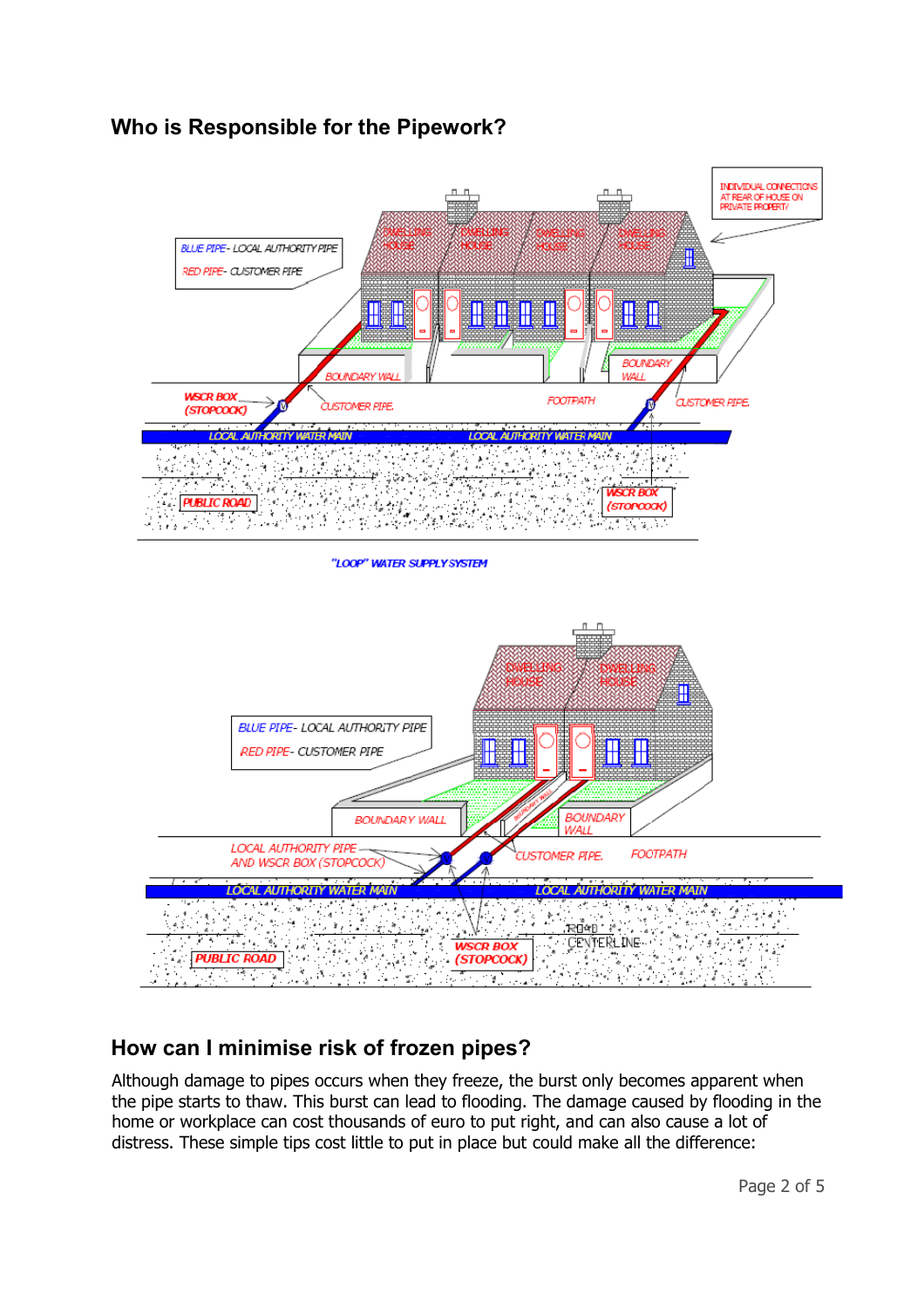- Wrap up pipes, water tanks and cisterns with insulation. Especially in unheated areas like attics, outbuildings and under floor spaces. Use good quality foam lagging
- Fix any dripping taps the gentle trickle of water can freeze and completely block a pipe
- Let warm air circulate through the building, and occasionally leave the attic hatch open to allow warmth to enter the roof-space
- If you are going away, consider leaving central heating on low, or turn the water supply off at the stopcock and drain the system. Make sure you know where your stopcock is.

## **What should I do if my pipes or tanks become frozen?**

If, despite your precautions, pipes or tanks do become frozen you should consult with a professional. However the following tips may be useful:

- Turn off the water at the mains stop cock
- Before you start to thaw the system, remove any furniture or equipment that may get damaged by melting ice and water
- Gently warm frozen pipes with a hair-dryer or hot water bottle

If a pipe or tank should actually burst, turn off the water at the main stopcock immediately and switch off all central heating and other water heating installations. Let water in the system drain out by turning on all the taps, and then call in a professional plumber to make the repairs.

## **How do I turn off my water supply?**

Homes typically have an internal and an external stop cock. Water can be turned off by rotating the stop cock in an anti-clockwise direction.

Internal stop cocks can usually be found in the pipework under your kitchen sink or in the downstairs bathroom or cloakroom. They are sometimes located in basements.

External stop cocks are normally found in the footpath just outside your property This stopcock is the property of the City Council. In some cases there will be only one stop cock serving a number of properties (a shared supply), so it may not be right outside your property.

External stop cocks are owned By Limerick City Council and should only be operated by people who are employed by the Council, except in the case of freezing conditions and if everyone whose water supply is controlled by the stop cock has agreed to the supply being turned off. Any damage to this stop cock by private individuals, will be charged accordingly. Stop cocks usually have a plastic or metal cover marked "Water" or 'Uisce' however, they can unfortunately be covered over by contractors working in the footpath or neighbours undertaking DIY or maintenance work. If you do have difficulty locating your stop cock please contact us at the details below.

## **I have no water supply**

If you have lost your water supply it could be for a number of reasons. The following Q&As may help you to identify the problem. If not please contact us immediately at the details below.

## **Do you have any water at the cold kitchen tap?**

If you have water at the cold kitchen tap but no hot water or cold water from other taps, and there are no severe pressure restrictions in your area, it would suggest you have a problem with your internal pipe work and you may need to contact a plumber.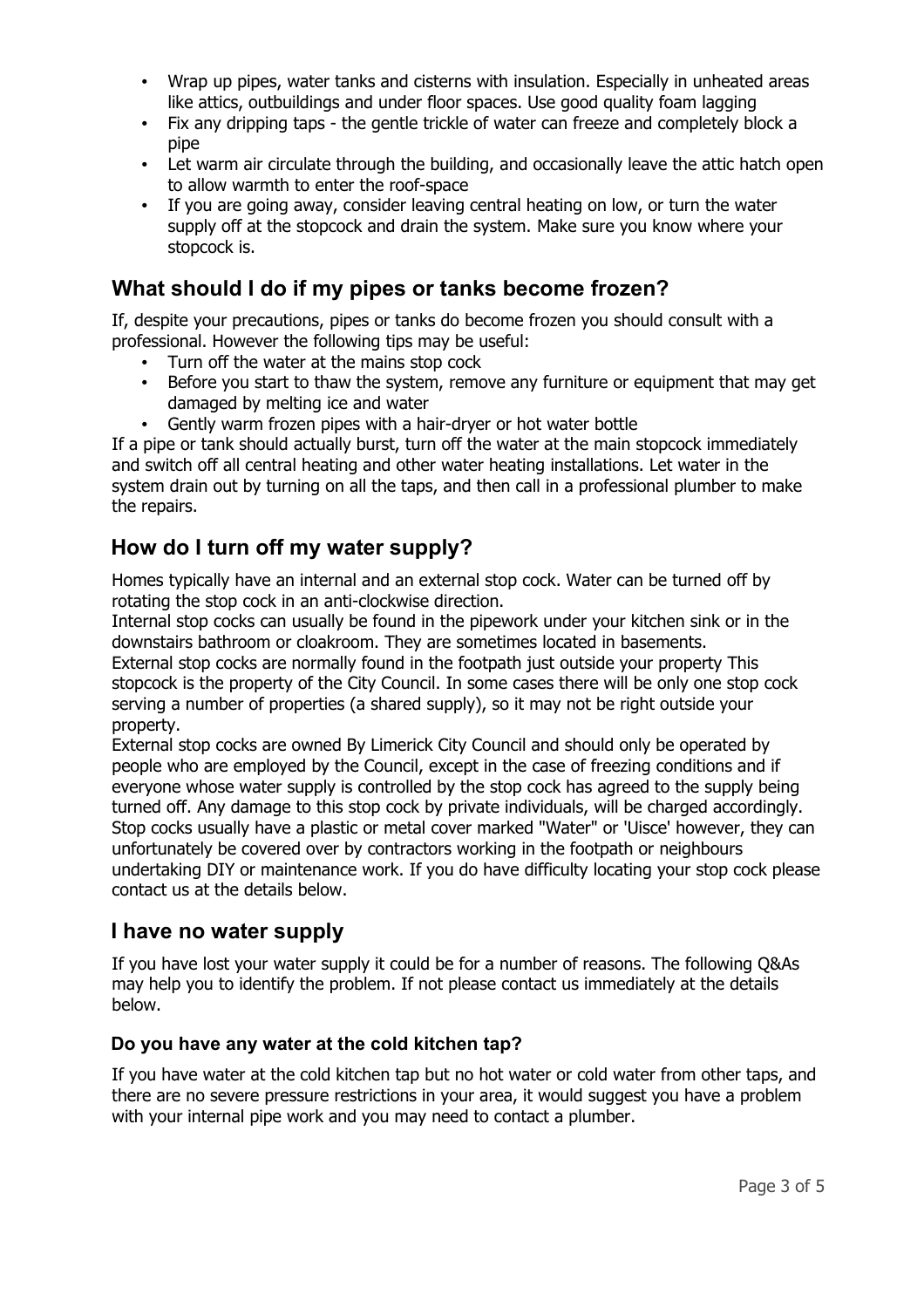### **Have you checked your stop cock?**

#### **Find out how to locate your stop cock**

If you have recently had work carried out in your house, it may be that your builder or plumber has turned your internal stop cock off and has not turned it back on again. If this is the case you should check with them before turning the stop cock on.

Sometimes if work is being carried out in your area, such as new housing developments, repairs in the estate or maintenance work on a house close by, your stop cock may have been turned off.

If this is the case and you cannot locate the necessary people then please contact us at the details below and we will investigate the situation for you.

#### **Do you have a pump?**

If your premises pumps water to storage check that the pump is working.

#### **Do your neighbours have water?**

If your neighbours do have water this may indicate an internal problem and you may need a plumber.

If your neighbours do not have a water supply either it may be for the following reasons:

#### **Burst main or emergency work**

If one of our water mains has burst or there is a bad water leak, this may affect supply to your property. Likewise, if we are dealing with an emergency incident we may have had to turn off your water supply at short notice.If you would like to report an emergency or a burst main please contact us at the details below.

#### **Planned work**

Sometimes it may be necessary to cut off your supply while we carry out planned maintenance and repair work. You can keep track of any updates and find out about alternative water supplies by visiting our website our tuning into the local media. If you are without water for any period of time the following Q&A may be useful:

- Can I use my central heating if the water is off?
- Water supply has been returned to my kitchen only there is no water upstairs in the bathroom?
- How do I get rid of an airlock?

#### **Can I use my central heating if the water is off?**

If your central heating system has been installed by a registered contractor it should be run from a separate expansion tank in the attic. This water should not be affected by a water main shutdown and it should safe to run the system. However you should check with your installer to confirm.

Water supply has been returned to my kitchen only there is no water upstairs in the bathroom?

This occurs in some plumbing systems after a water shutdown. It may be an airlock in your system and you may need to engage a plumber to eliminate it. While Limerick City Council endeavour to keep shutdown of supplies to a minimum we are not responsible for maintaining internal plumbing systems.